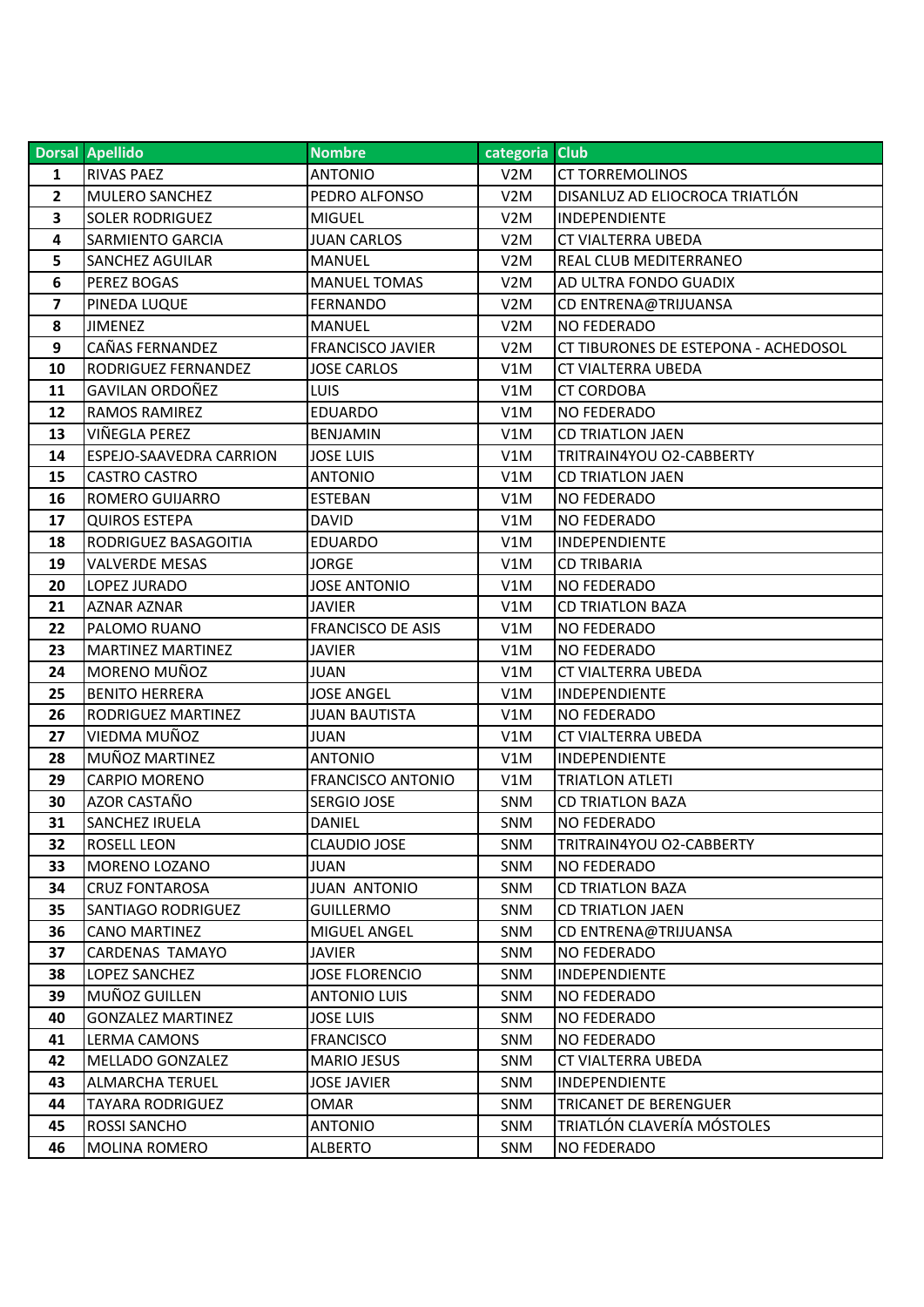| 47 | <b>GOMEZ NAVARRETE</b>   | <b>EUSEBIO JAVIER</b>   | <b>SNM</b> | <b>CT VIALTERRA UBEDA</b>      |
|----|--------------------------|-------------------------|------------|--------------------------------|
| 48 | <b>TORRES SERRANO</b>    | RAUL                    | <b>SNM</b> | CD ENTRENA@TRIJUANSA           |
| 49 | RUIZ HERNANDEZ           | <b>FRANCISCO JAVIER</b> | <b>SNM</b> | <b>CLUB EGO RUNIN</b>          |
| 50 | <b>MARTTINEZ CASAS</b>   | <b>JAIME</b>            | <b>SNM</b> | TRITRAIN4YOU O2-CABBERTY       |
| 51 | <b>SERRANO BAZ</b>       | <b>CESAR</b>            | <b>SNM</b> | TRIATLÓN DUERO                 |
| 52 | MUÑOZ ROMERO             | <b>JAVIER</b>           | <b>SNM</b> | <b>CT MORON</b>                |
| 53 | LABELLA MOLINA           | <b>JUAN ALBERTO</b>     | <b>SNM</b> | <b>CN JAEN</b>                 |
| 54 | <b>MANGAS LOPEZ</b>      | <b>MANUEL</b>           | <b>SNM</b> | <b>CD MASTER TARTESSOS</b>     |
| 55 | <b>CANDIL ALEMAN</b>     | <b>ANTONIO</b>          | SNM        | <b>CAPA</b>                    |
| 56 | <b>DELGADO RIVERA</b>    | <b>JOSE MIGUEL</b>      | <b>SNM</b> | CD ENTRENA@TRIJUANSA           |
| 57 | <b>BUITRAGO GALINDO</b>  | <b>JUAN ANTONIO</b>     | <b>SNM</b> | TRITRAIN4YOU O2-CABBERTY       |
| 58 | <b>GALLEGO GARCIA</b>    | <b>FRAN</b>             | <b>SNM</b> | <b>NO FEDERADO</b>             |
| 59 | <b>CRUZ LUQUE</b>        | <b>DAVID</b>            | <b>SNM</b> | <b>CT CALIFAS DE HIERRO</b>    |
| 60 | SANCHEZ DEHESA CARBALLO  | <b>ALVARO</b>           | <b>SNM</b> | <b>NO FEDERADO</b>             |
| 61 | <b>GALAN JIMENEZ</b>     | <b>FRANCISCO</b>        | SNM        | <b>CN JAEN</b>                 |
| 62 | DIAZ CUELLAR             | <b>JUAN SALVADOR</b>    | <b>SNM</b> | CD ENTRENA@TRIJUANSA           |
| 63 | <b>BONILLA SILES</b>     | <b>JOSE</b>             | <b>SNM</b> | <b>NO FEDERADO</b>             |
| 64 | PRIETO LOPEZ             | <b>EDUARDO</b>          | <b>SNM</b> | <b>MOTOR BAEZA - FORD</b>      |
| 65 | PEREZ LEDESMA            | <b>JOSE LUIS</b>        | <b>SNM</b> | <b>CD POSEIDON</b>             |
| 66 | <b>GOMEZ SELLEZ</b>      | <b>FERNANDO</b>         | <b>SNM</b> | <b>NO FEDERADO</b>             |
| 67 | <b>BALLESTA TORRES</b>   | <b>FELIPE</b>           | SNM        | <b>CD TRIATLON BAZA</b>        |
| 68 | PASCUAL PEREZ            | <b>DANIEL</b>           | <b>SNM</b> | <b>NO FEDERADO</b>             |
| 69 | ARIAS PEÑA               | <b>JUAN DAVID</b>       | <b>SNM</b> | CT VIALTERRA UBEDA             |
| 70 | <b>GARCIA GAMEZ</b>      | <b>FRANCISCO JAVIER</b> | <b>SNM</b> | <b>NO FEDERADO</b>             |
| 71 | <b>RUIZ SUAREZ</b>       | <b>MIGUEL</b>           | <b>SNM</b> | CT VIALTERRA UBEDA             |
| 72 | LOPEZ MAGAN              | <b>JOSE MARIA</b>       | <b>SNM</b> | <b>TRIATOMIX MBIKES</b>        |
| 73 | SAGREDO GARCIA           | <b>JULIO</b>            | <b>SNM</b> | <b>CT ALMERIA</b>              |
| 74 | <b>QUESADA FARRERONS</b> | <b>XAVIER</b>           | <b>SNM</b> | <b>NO FEDERADO</b>             |
| 75 | <b>GARCIA IBORRA</b>     | <b>JAVIER</b>           | SNM        | <b>CLUB EGO RUNIN</b>          |
| 76 | <b>MARTINEZ MARTINEZ</b> | RAUL                    | <b>SNM</b> | DISANLUZ AD ELIOCROCA TRIATLÓN |
| 77 | <b>SUAREZ GALIANO</b>    | <b>ANTONIO</b>          | <b>SNM</b> | <b>CT VIALTERRA UBEDA</b>      |
| 78 | <b>RUIZ COBO</b>         | <b>FRANCISCO JOSE</b>   | <b>SNM</b> | TRITRAIN4YOU O2-CABBERTY       |
| 79 | <b>RASO MORENO</b>       | <b>VICTORIANO</b>       | SNM        | TRITRAIN4YOU O2-CABBERTY       |
| 80 | SANCHEZ PUERTA           | <b>ALBERTO</b>          | <b>SNM</b> | <b>NO FEDERADO</b>             |
| 81 | <b>MARQUEZ GRUESO</b>    | <b>FRANCISCO JOSE</b>   | <b>SNM</b> | CT CALIFAS DE HIERRO           |
| 82 | <b>CRUZ FONTAROSA</b>    | <b>FRANCISCO</b>        | <b>SNM</b> | <b>NO FEDERADO</b>             |
| 83 | LARA ARANDA              | <b>SERGIO</b>           | <b>SNM</b> | CT VIALTERRA UBEDA             |
| 84 | CANTUDO FRANCO           | MIGUEL ANGEL            | <b>SNM</b> | <b>CN JAEN</b>                 |
| 85 | REQUENA VILCHES          | <b>FRANCISCO JOSE</b>   | <b>SNM</b> | <b>CALIFAS DE HIERRO</b>       |
| 86 | <b>GARRIDO MURIEL</b>    | <b>FELIX</b>            | SNM        | <b>CD TRIATLON GRANADA</b>     |
| 87 | <b>MARTINEZ MARTINEZ</b> | <b>CARLOS</b>           | <b>SNM</b> | DISANLUZ AD ELIOCROCA TRIATLÓN |
| 88 | <b>TORRES MARTINEZ</b>   | <b>RUBEN</b>            | <b>SNM</b> | <b>TRIATOMIX MBIKES</b>        |
| 89 | LIETOR COLMENERO         | <b>JUAN CARLOS</b>      | <b>SNM</b> | <b>NO FEDERADO</b>             |
| 90 | RAMOS NOGUERAS           | <b>JOSE MANUEL</b>      | <b>SNM</b> | <b>NO FEDERADO</b>             |
| 91 | <b>LEON CANO</b>         | <b>ANTONIO</b>          | SNM        | NO FEDERADO                    |
| 92 | <b>MORALES PEREZ</b>     | <b>GABRIEL</b>          | <b>SNM</b> | CD ATLETISMO LA ANTORCHA       |
| 93 | <b>VIEDMA TORRES</b>     | <b>MANUEL JESUS</b>     | SNM        | <b>CN JAEN</b>                 |